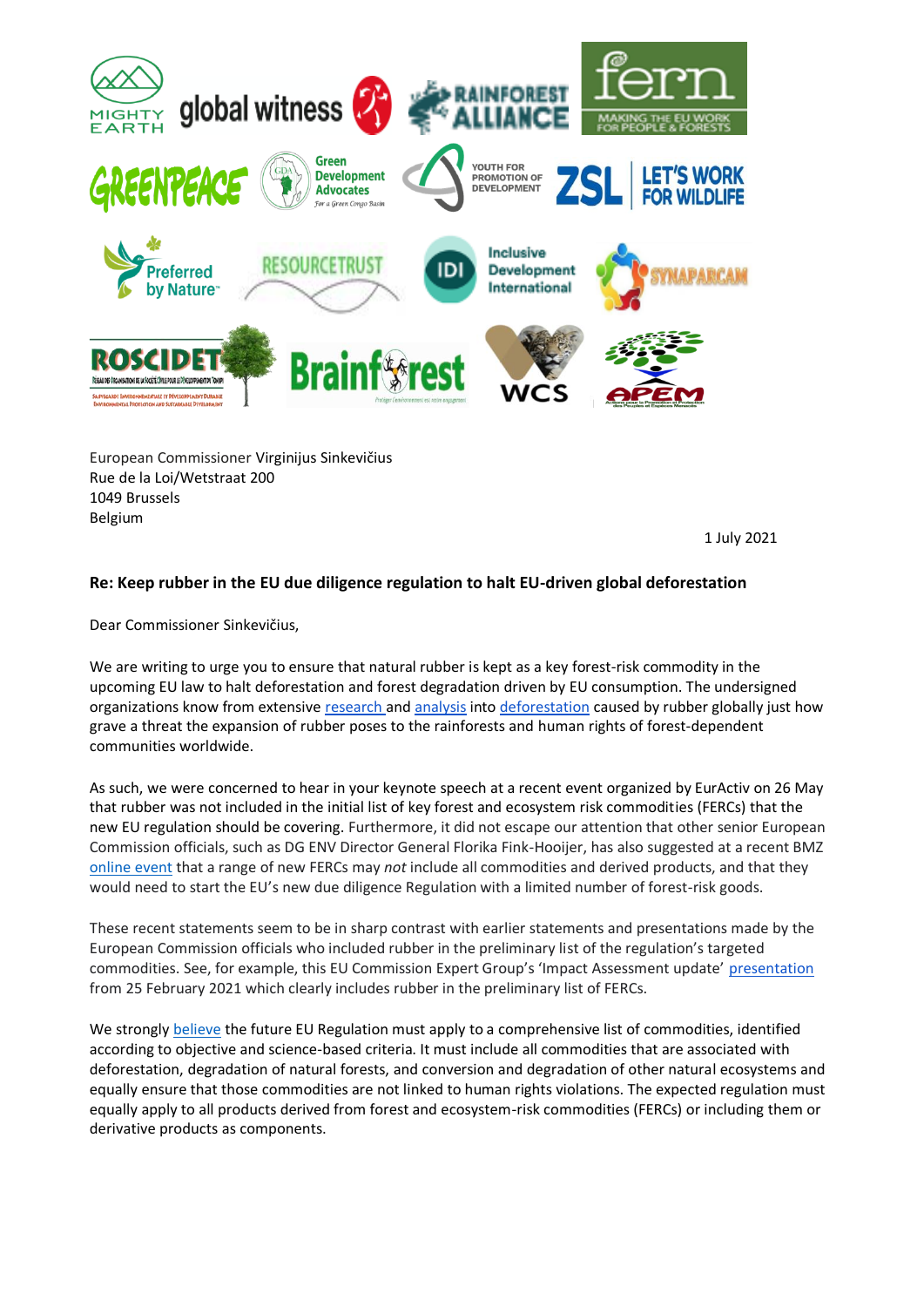The Regulation should include an initial list of FERCs and provide for the possibility to regularly review and add additional commodities via delegated acts if new commodities meet the same initial objective and sciencebased criteria. This initial list of FERCs should include at a minimum, livestock products (such as beef, leather and poultry), soy, palm oil, timber, cocoa, coffee, rubber and maize.

The FERC list above is consistent with the European Commission's own website pages on EU action to combat deforestation, whic[h states](https://ec.europa.eu/environment/forests/studies_EUaction_deforestation_palm_oil.htm) that "The EU is also among the major global importers of a number of specific commodities associated with deforestation, i.e. palm oil (17%), soy (15%), rubber (25%), beef (41%), maize (30%), cocoa (80%), and coffee (60%)."

Dropping rubber from the EU's new deforestation regulation would be a major omission, and it would jeopardise the EU efforts to stamp out global deforestation, biodiversity and ecosystem loss and linked human rights violations, and undermine wider EU Green Deal efforts.

The expansion of rubber plantations has clearly been identified by the European Commission as a significant source of deforestation, degradation, land grabs and human rights abuses. For instance, a [report](https://ec.europa.eu/environment/forests/pdf/feasibility_study_deforestation_kh0418199enn_main_report.pdf) for the European Commission from 2018 attributes some three million hectares of forest loss in the Mekong region in Southeast Asia directly to the increase in rubber cultivation since 2000.

The EU plays a key role in the global rubber supply chain: a quarter of global rubber production goes to the EU and five of the six largest global rubber and tire corporations – Bridgestone, Continental, Goodyear, Michelin and Pirelli – have HQs or important markets in the EU. With global rubber prices rising steadily post-pandemic and demand for rubber-based products – which is largely for auto tires – projected to increase significantly, we anticipate a destructive new wave of rubber-related tropical deforestation in the coming years.

We therefore hope the EU takes its responsibility and can assure us that rubber will be included in the upcoming deforestation Regulation and that any additional FERCs covered by the Regulation will be identified on the basis of objective and science-based criteria.

We fully remain at your disposal for any additional questions and appreciate the opportunity to discuss this further.

Yours sincerely,

Jahrel

Dr Julian Oram, Campaign Director, Mighty Earth

Hannah Mowat, Campaigns coordinator, Fern

Jo Blackman, Head of Forests Policy & Advocacy, Global Witness

Magda Stoczkiewicz, Program Director, Greenpeace European Unit

Emma Harbour, Director, Advocacy & Themes, Rainforest Alliance

Peter Feilberg, Executive Director, Preferred by Nature

Michela Tagliaferri, Advisor EU forests and Biodiversity Program, Wildlife Conservation Society